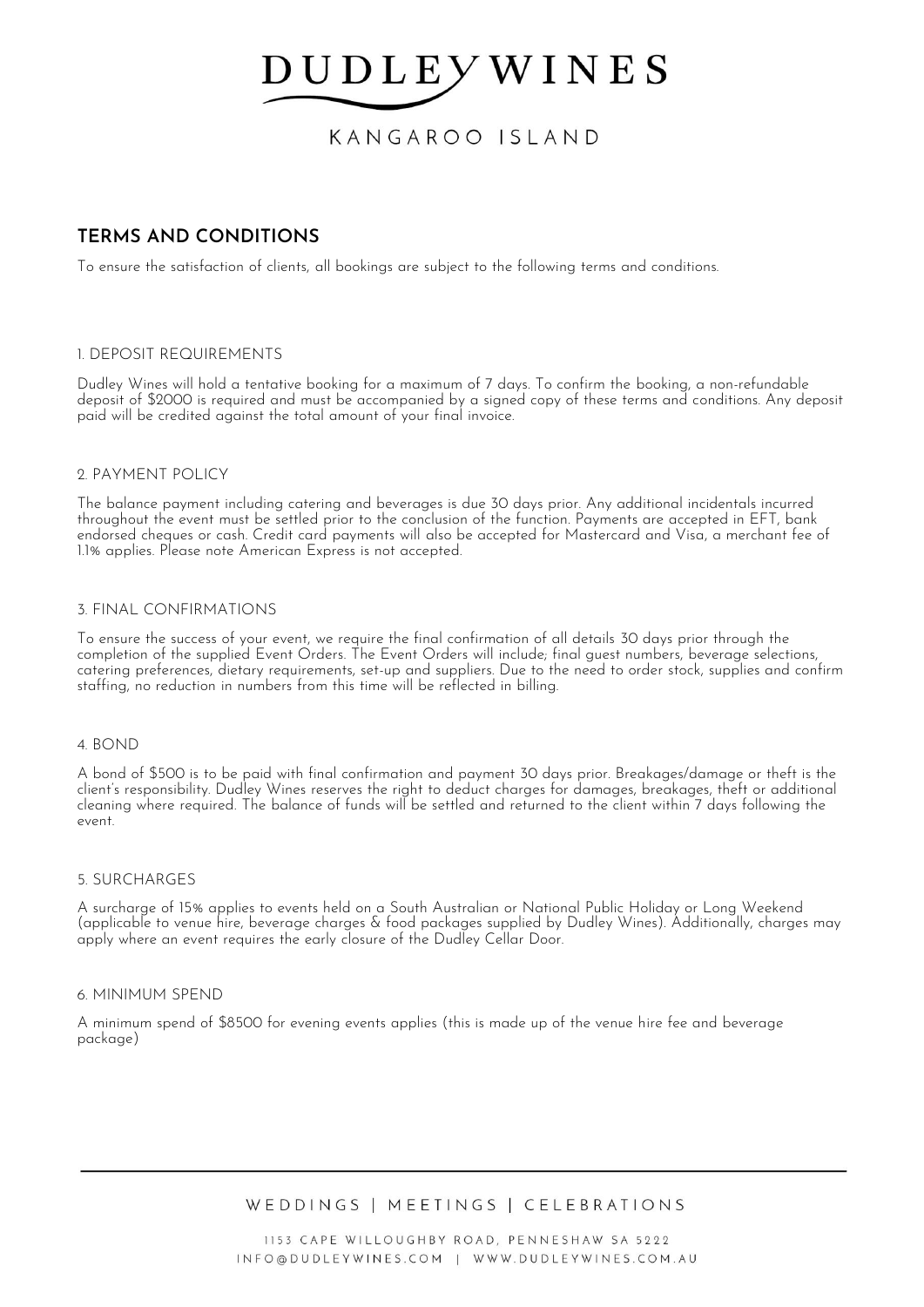KANGAROO ISLAND

## 7. RATES

All pricing is applicable to events booked for the date range indicated; September 2022 to August 2023. Prices are subject to change at the discretion of Dudley Wines.

## 8. CANCELLATIONS

In the event of a cancellation, the deposit is non-refundable. Full payment for the event is required for any cancellation within 60 days or less of the date of the event. All cancellations must be provided in writing. If the event is unable to occur as a result of reasons beyond either parties control (eg, a natural disaster, pandemic, imposed State or Federal Government restrictions) no cancellation fee will apply and we will assist you to re-book on another available date.

## 9. BEVERAGES

Dudley Wines is a licensed facility; strictly no alcohol may be brought onto the property (including car park area) without the written consent of management. Patrons who do bring alcohol on site risk the alcohol being confiscated and/or being asked to leave the venue by management. Dudley Wines reserve the right to refuse service at their discretion under Responsible Service of Alcohol licensing which state it is illegal to supply an intoxicated person on a licenced premise. Beverage service concludes at 11.30pm, all guests must vacate the venue by midnight. Any event continuing beyond the confirmed departure time will incur a surcharge of \$100 per 15 minutes or part thereof. Spirits are not offered by Dudley Wines. By prior arrangement only, 2 x 1 litre bottles of spirits may be provided by the couple for service with mixers throughout the event. Please note a no shots policy applies.

## 10. INTERNAL CATERING

Due to the remote nature of the island, please note all menus and prices are subject to change at the discretion of management without warning. In relation to dietary requirements, Dudley Wines requires confirmation at the time of final event confirmations 30 days prior. A seating plan must be provided that includes the location and names of guests with dietary requirements. In some instances the team may request direct communication with a guest who has particularly challenging dietary needs.

## 11. EXTERNAL CATERING

Dudley Wines' flexible catering options allow for the selection of an external caterer, subject to management approval. It is important that any prospective caterer contacts Dudley Wines to discuss the facilities prior to quoting for your event as conditions of use and equipment are limited. An external catering fee of \$3pp +GST is applicable. Kitchen access is available from 4pm unless otherwise negotiated. In some instances caterers may also be required to pay a security deposit, refundable when kitchen is returned clean with no damages/losses incurred. Approved caterers must provide a copy of their insurances to Dudley Wines no later than 30 days prior. Dudley Wines takes no responsibility for confirmation of menu, pricing, numbers to be catered for, or outcomes, which are the responsibility of the couple/caterer.

## 12. AV, DECOR AND THEMING

Prior approval by Dudley Wines is required for all audio visual, decor and theming. Attaching anything by nails, screws or adhesive to any part of the premises is not permitted. without prior consent. Only bio-degradable confetti is to be used outdoors. Dudley Wines is happy to assist with alternatives to accommodate your chosen decor where possible. Arrangements for this must be made with notice and finalised no later than 30 days prior to the event.

# WEDDINGS | MEETINGS | CELEBRATIONS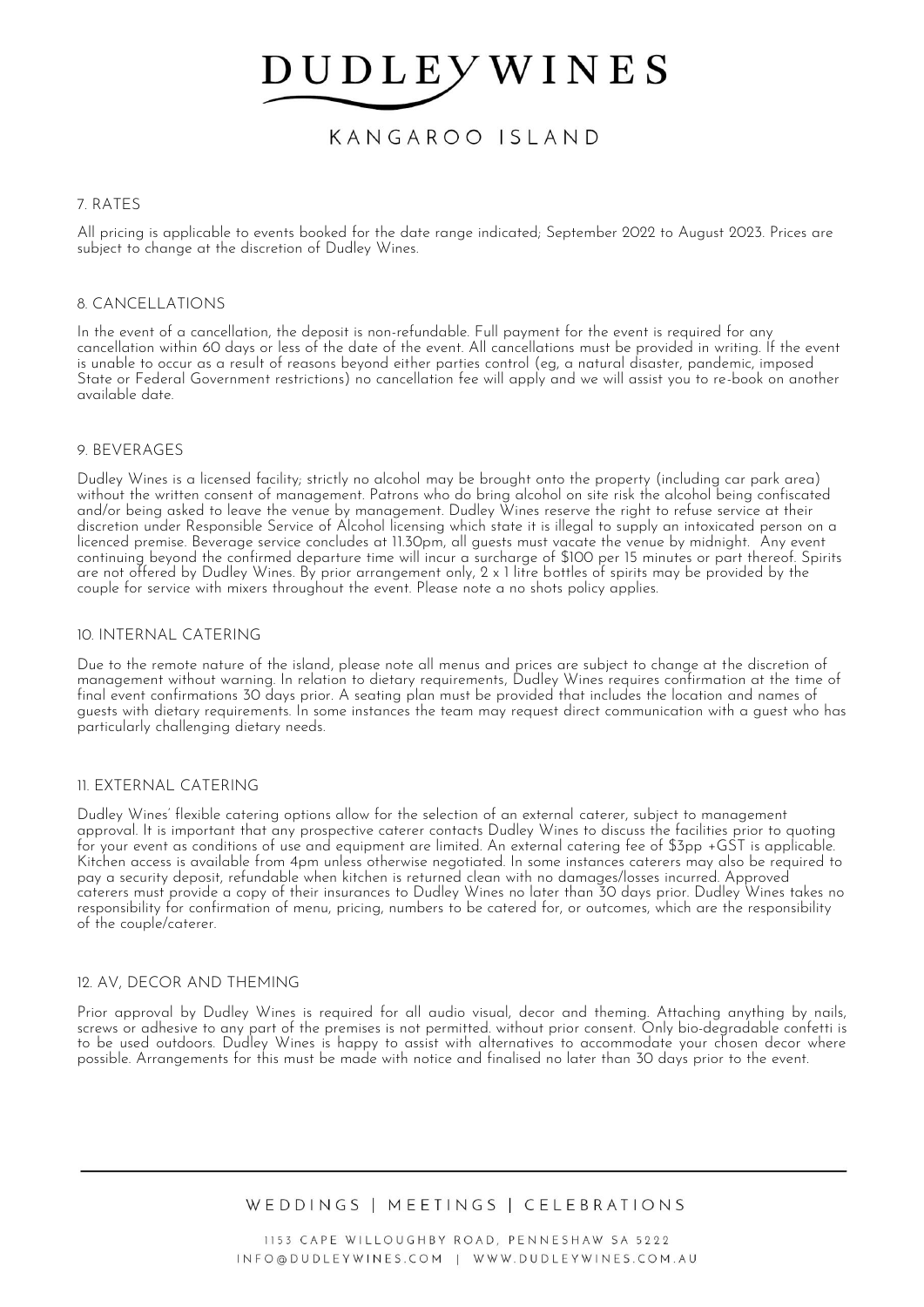# KANGAROO ISLAND

## 13. CHILDREN

Children are welcome at Dudley Wines however, the property is a working farm and child safety is the responsibility of parents and guardians. For safety, Dudley Wines request children be supervised at all times.

### 14. SMOKING

Smoking is only permitted in designated areas. All Dudley Wines event spaces including the lawns and deck are nonsmoking. A smoking area is provided for convenience of your guests in the car park.

### 15. CLEANING

General cleaning is included in the venue hire. Additional cleaning charges may be incurred where an event has created cleaning requirements deemed to be over and above those expected for an event use.

### 16. ACCOMMODATION

Accommodation options on the island aren't endless, for this reason Dudley Wines recommend all guest accommodation is booked well in advance to avoid disappointment, especially in peak periods. Dudley Wines take no responsibility for the availability of accommodation.

### 17. INCLEMENT WEATHER

In the event of inclement weather the Dudley Wines team will assist as much as possible to accommodate alternative arrangements. They are however not responsible for the provision of marquees or any additional expenses that may be incurred in instances of bad, wet or windy weather. An inclement weather plan must be made and agreed to within the final event orders.

### 18. ISLAND ACCESS

Transportation to and from the island is the responsibility of the couple and their guests. Whilst rare, there have been occasions that have caused the ferry and/or air services to be cancelled or postponed. For this reason, Dudley Wines recommend clients are adequately insured for such instances and all quests arrive on island at least the day prior to the event.

### 19. RESPONSIBILITY

As your hosts we take every possible care, however we are not responsible for the damage or loss of merchandise brought onto the property, any introduced food consumed or audio visual and décor installed. Dudley Wines is not responsible for any theft, damage or loss of any goods that may occur within the premise and car park.

### 20. INDEMNITY

You are responsible for and must indemnify Dudley Wines for loss or damage to the Cellar Door arising out of your use, or any person attending the event. You are responsible for claims by any person for loss, injury, death or damage of any kind arising from your use, or any persons attending the event, which is caused or contributed to by your negligence or that of persons attending the event.

WEDDINGS | MEETINGS | CELEBRATIONS